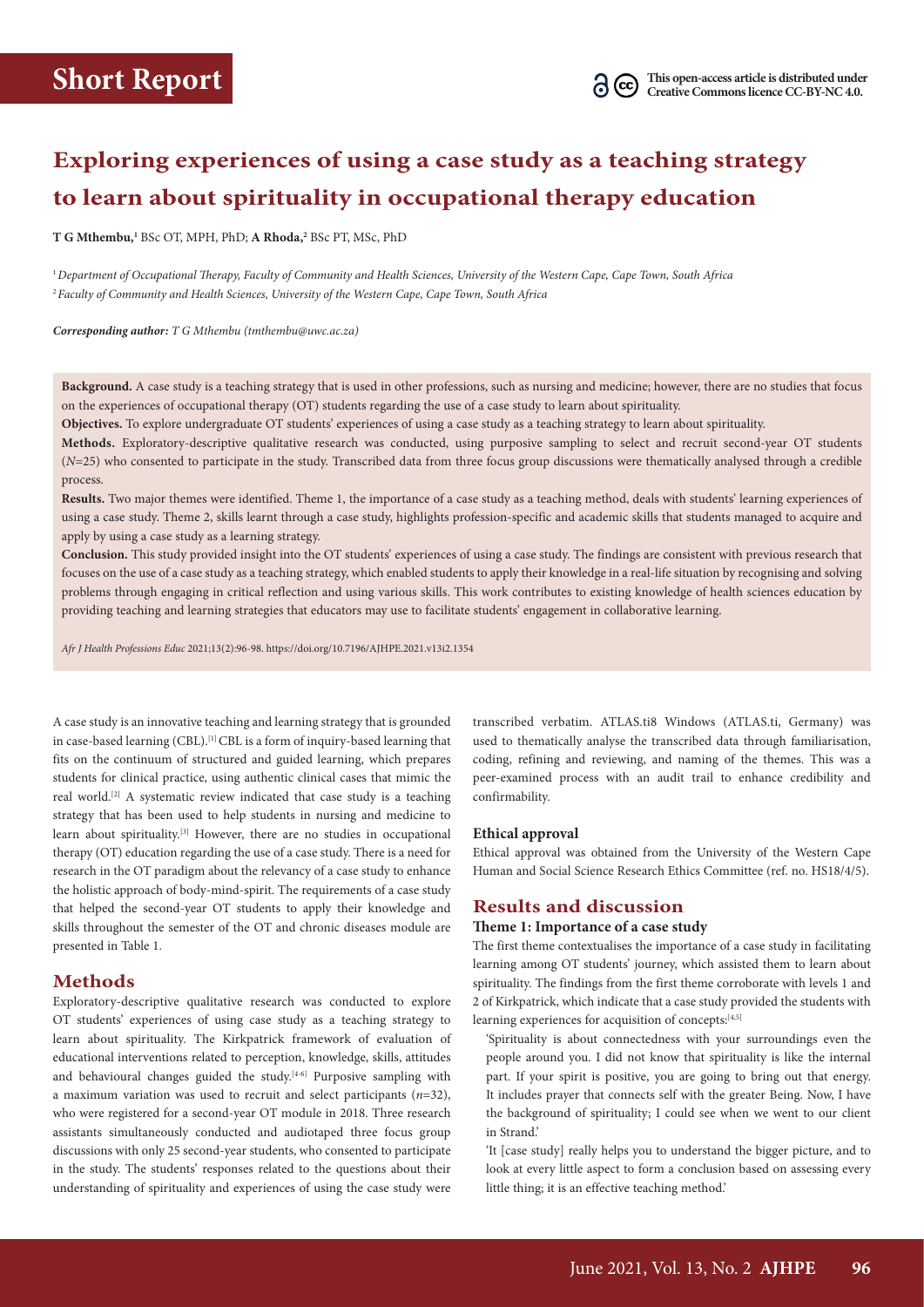### **Table 1. Requirements for a case study in occupational therapy and chronic diseases module**

## **Students expectations**

- Students were allocated to groups of 5 each and were expected to work together to design their case study, as part of sharing the workload
- Students were expected to apply the knowledge gained from classroom activities and a real-world situation
- Students had to identify and assess an older adult with chronic conditions (e.g. diabetes, hypertension, rheumatoid arthritis and amputation) using the World Health Organization International Classification of Functioning, Disability and Health to conceptualise a client in the community and design a case study
- Students had to give feedback on their progress and how they brainstorm regarding their case study
- Students had to access accredited journals in the library to search for articles related to their case study, and then summarise the literature in their own words
- Students were expected to use appropriate knowledge, research, referencing (mechanics) and peer feedback, digital and ethical reasoning, as well as quality of presentation (PowerPoint clear, not colour blind)
- Students were expected to prepare a presentation of their case study as part of their evaluation
- Students were expected to make recommendations for the clients' adaptations, which makes the students engage with older adults in the real world.

'It gives you a picture of the person rather than learning from a textbook that a client has this. It gives the person's image, not just what they do in everyday life but understanding of [what] the person believes; the person goes to church and pray. It helps us to understand the client on a spiritual level. It help us learn how we can adapt our intervention.'

'It also made me understand like what is happening in the real world rather than just reading it but actually going there asking questions.'

The students experienced a sense of belonging and becoming because they collaborated with each other as part of student-centred and peer learning, using available educational opportunities for teamwork. This finding corroborates with level 2 of Kirkpatrick, which highlights the importance of self-assessment, growth and self-efficiency:<sup>[4,5]</sup>

'When you are doing case studies you are in groups, you learn to like the opinions of others; you learn how to acknowledge their opinions, strengthens and your relationship with your colleagues because you need each other.'

'I think that everything that you need is there, and you have resources around you, lecturer, friends and group so you can help yourself out if you are willing to try.'

'You learning everything for yourself to better your own knowledge.'

'I have realised that in group work you grow as a person because you learn about your strengths and weaknesses. There is a room to fix your work ethic and it helps with reflection.'

The students shared that they were able to use scaffolding strategies to dismantle a case study into manageable pieces, which enabled them to learn about the person-environment inter-relationship:

'By using case studies you learn the ability to break things down and interpret all the little pieces one by one, so you know like not just looking at it as like a big chunk of steak. You know, you cut the steak up and then you know it is easier to eat kind of a thing.'

'The part that helped me while in the community; we had to break down all the social injustices. Since we already learnt about social injustices so we could use our knowledge.'

'It was a good way for us to work in a group because we all came from different backgrounds like ethnically, racially and religiously everywhere from different backgrounds, it was a very good way to see things from a different perspective.'

The findings in theme 1 further support level 3 of Kirkpatrick, which fostered behavioural changes among the students to apply their knowledge of social injustices while in community settings.[5]

#### **Theme 2: Skills learnt through a case study**

The second theme deals with profession-specific and academic skills that students learnt using a case study, which are substantiated by acquisition of Kirkpatrick level 2 skills.[4,5] OT students gained profession-specific skills related to activity analysis and reflection:

'Case study is a little bit so you are breaking up your case into little pieces. It makes it easier to see and it teaches new skills on how to do an activity analysis.'

'You actually reflect upon what you should have done and what you should do and what you shouldn't have done so I think that is where you better understand it based on the case study that was given.'

The students incorporated the gained educational skills related to information management and research as part of the case study to seek, discern and apply their knowledge in a real world:

'It encourages you to go find out information about the real world, you have to experience that and use literature and do research. I learned how to reference really well.'

The students gained confidence with personal skills (leadership, goal setting and creativity) that helped them to develop interpersonal interaction and flexibility, while solving complex problems with others:

'I had to take the lead and I had to do everything. It actually worked a lot by using time management as well and taking things step-by-step … I learned how to delegate tasks and be able to trust people with something important, as my academics.'

'OT skills are like completely thinking out of the box you know and adapting yourself to a situation where you have no idea what to do ... there is no basis of understanding or anything. You are thrown into the deep end and you are afloat.'

'I learnt setting a goal by this day or that date, I want to accomplish this and you feel like you accomplished, and it actually boost your confidence.'

These findings support level 2 of Kirkpatrick and case-based learning because the students immersed themselves in their learning, which enabled them to gain more educational skills related to thinking/problem-solving and psychomotor and social skills if they are provided with learning opportunities.[1-8] Overall, the findings of the current study indicate that students had a better understanding of spirituality as an internal energy that connects self with nature and others. The findings further show that the construction of a case study enabled the students' involvement, i.e. they